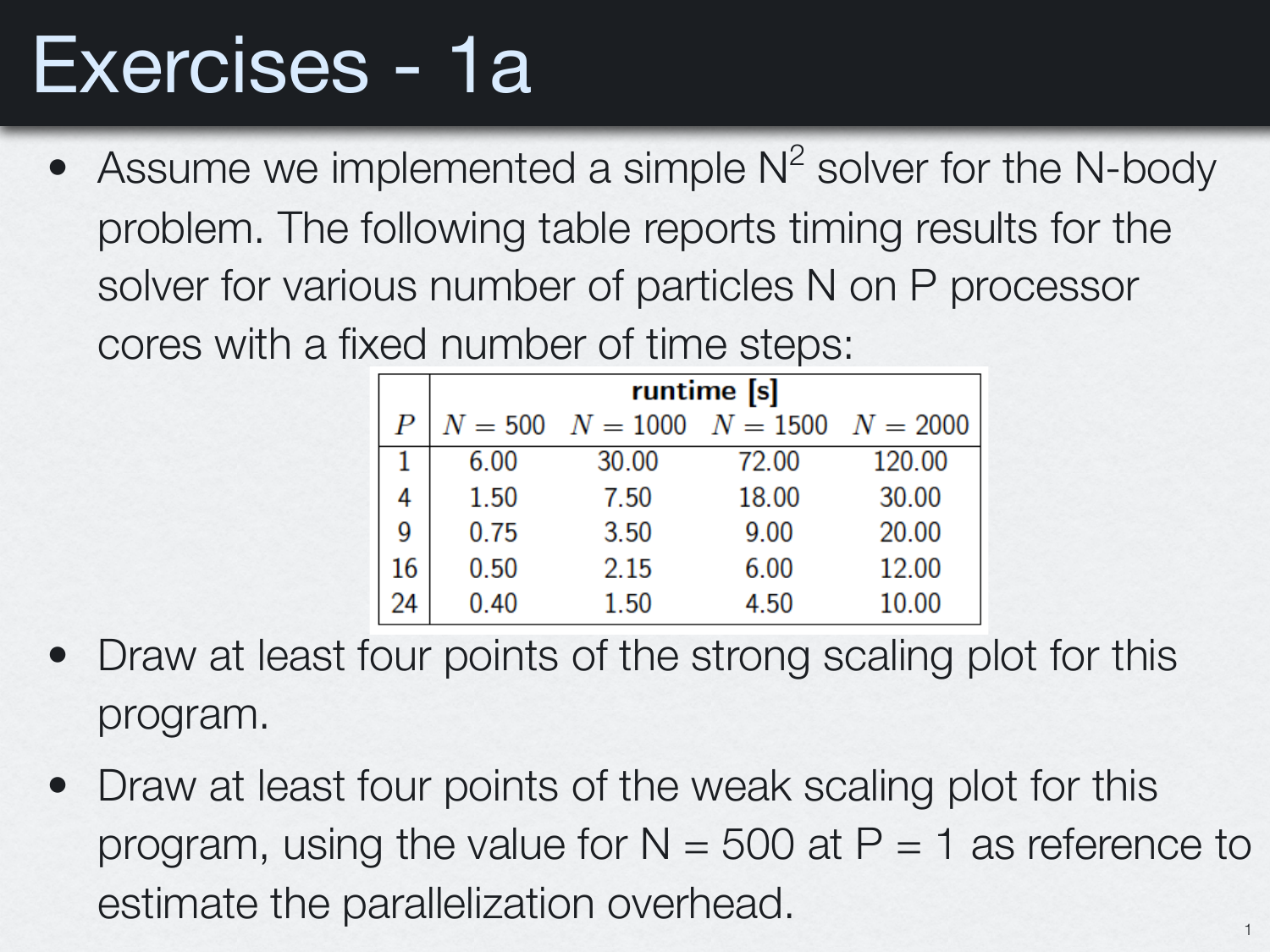### Exercises - 1a

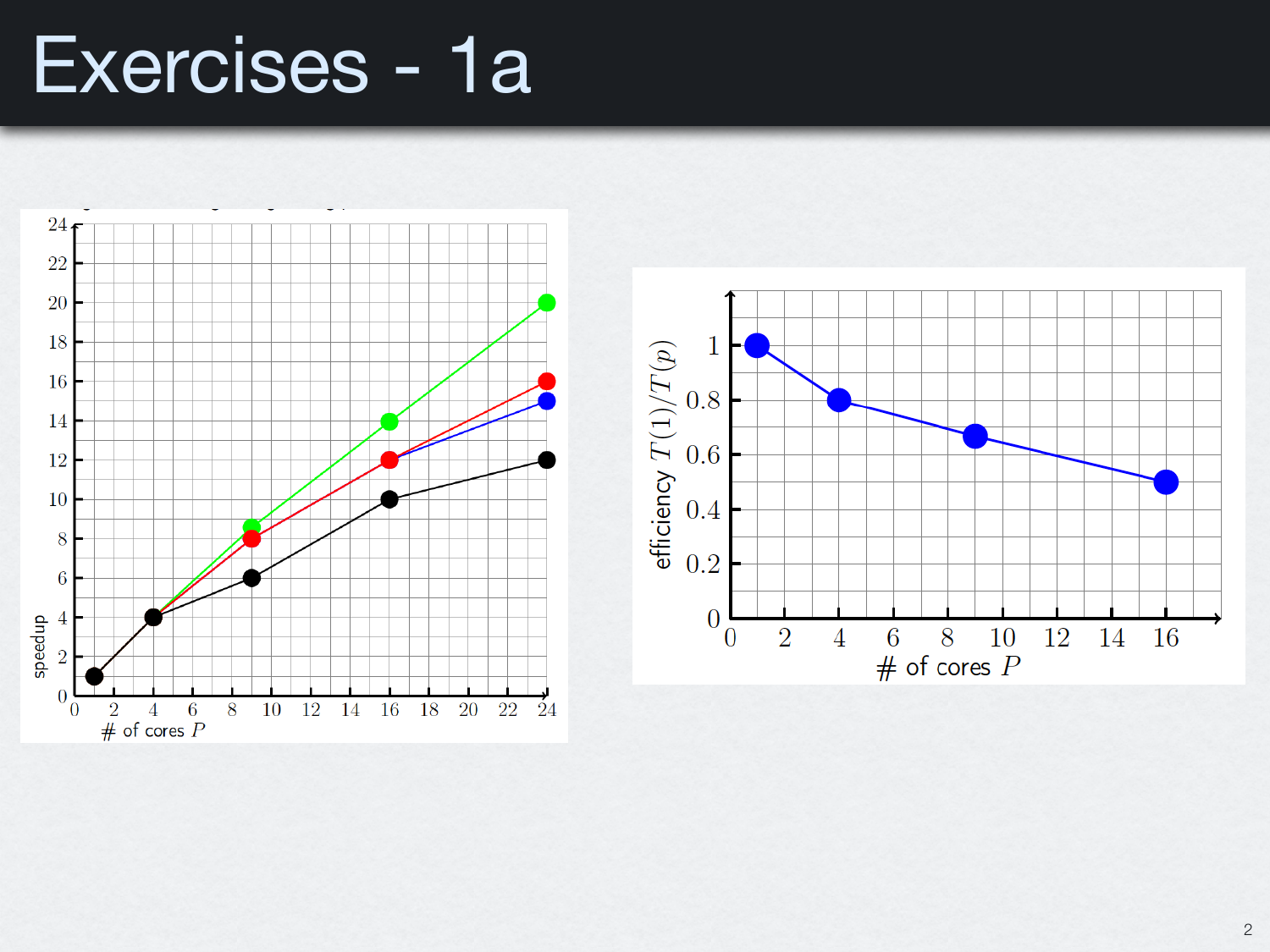# Exercises - 1b

- Assume you work on Euler and you have one node with 24 cores that you can use to solve a problem in parallel for which 91% of your code is parallelizable. Can you get a speedup of 8? If so, how many cores are needed at least?
- Profiling a serial code for Molecular Dynamics you find that 90% of the time is spent in a large loop with independent iterations (perfectly parallelizable with N threads), another 5% is spent in a region that can be parallelized with at most 2 threads and the remaining part is purely serial.
	- Given Amdahl's law, what is the strong scaling for  $N \rightarrow$  infinity ?
	- For what value of N is the speedup equivalent to 90% of the asymptotic maximum?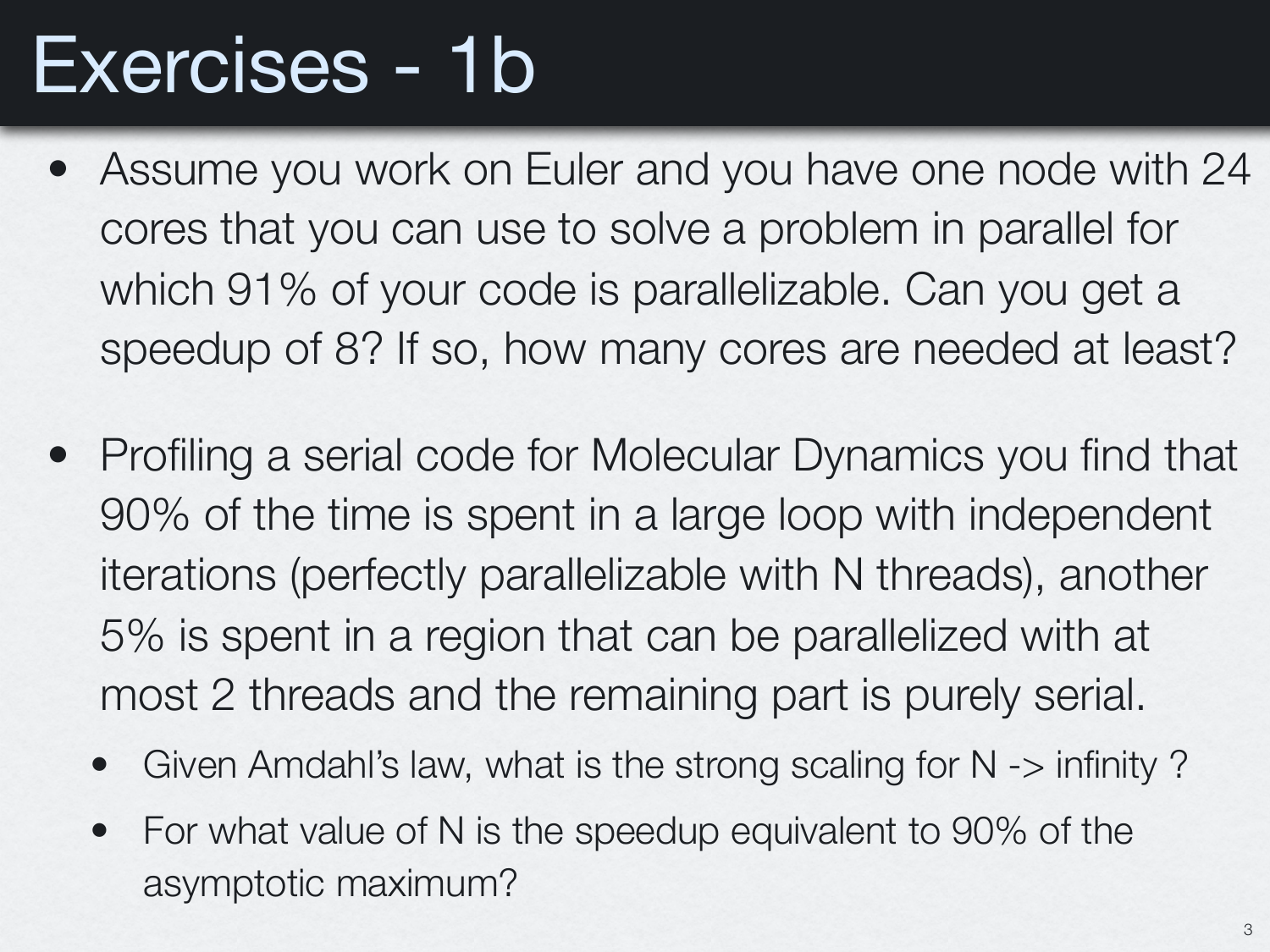## Exercises - 1b

$$
S(p) = \frac{T(1)}{T(p)} = \frac{T(1)}{0.09T(1) + 0.91T(1)/p} = \frac{1}{0.09 + 0.91/p} \stackrel{!}{=} 8
$$

$$
\Rightarrow p = \frac{8 \times 0.91}{1 - 8 \times 0.09} = 26
$$

$$
\frac{T_1}{T_N} = \frac{1}{0.05 + \frac{0.05}{2} + \frac{0.90}{N}} = \frac{200N}{15N + 180}
$$
\n
$$
\lim_{N \to \infty} \frac{T_1}{T_N} = \lim_{N \to \infty} \frac{200N}{15N + 180} = \frac{200}{15} = \frac{40}{3} \approx 13.33
$$
\n
$$
\frac{200N}{15N + 180} = \frac{90}{100} \frac{40}{3} = 12 \Rightarrow N = 108
$$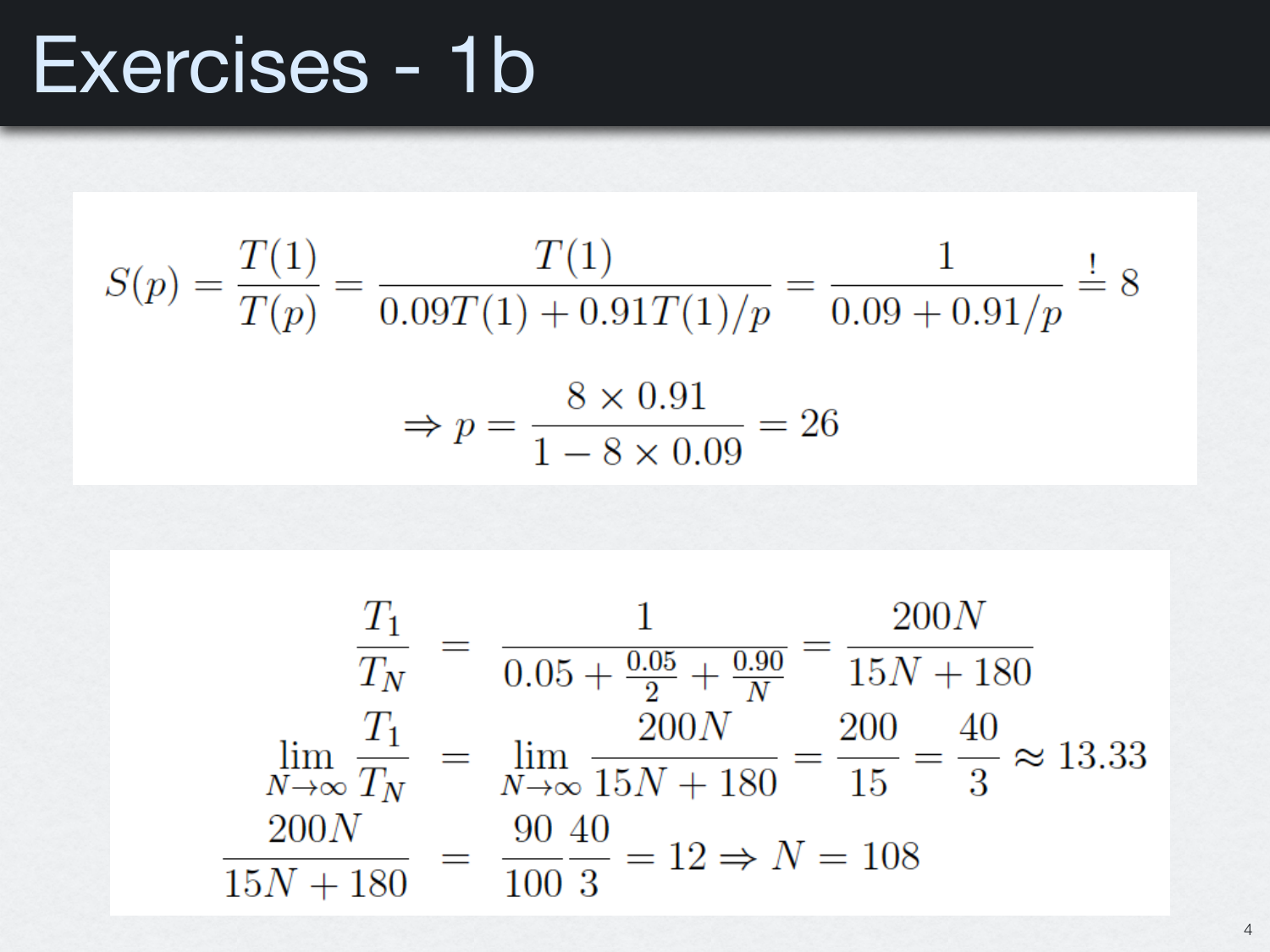• What is the operational intensity of the following code?

```
float A[N], B[N], C[N];
2
3 const int P=2;
4 for (int i=0; i<N; ++i) {
  unsigned \vec{j} = 0;
5
  while (\dagger \langle P \rangle) {
6
7 A[i] = B[i]*A[i]+0.5;8 + 1\OmegaC[i] = 0.9*A[i]+C[i];10<sup>°</sup>11
```
- A compute node has a peak perf. of 409.7 GFLOP/s (single precision) and a memory bandwidth of 34 GB/s.
	- For which range of positive integer values P is the above code memory bound? Assume an infinite cache and state any further assumption you made.
- Draw the roofline model for the compute node.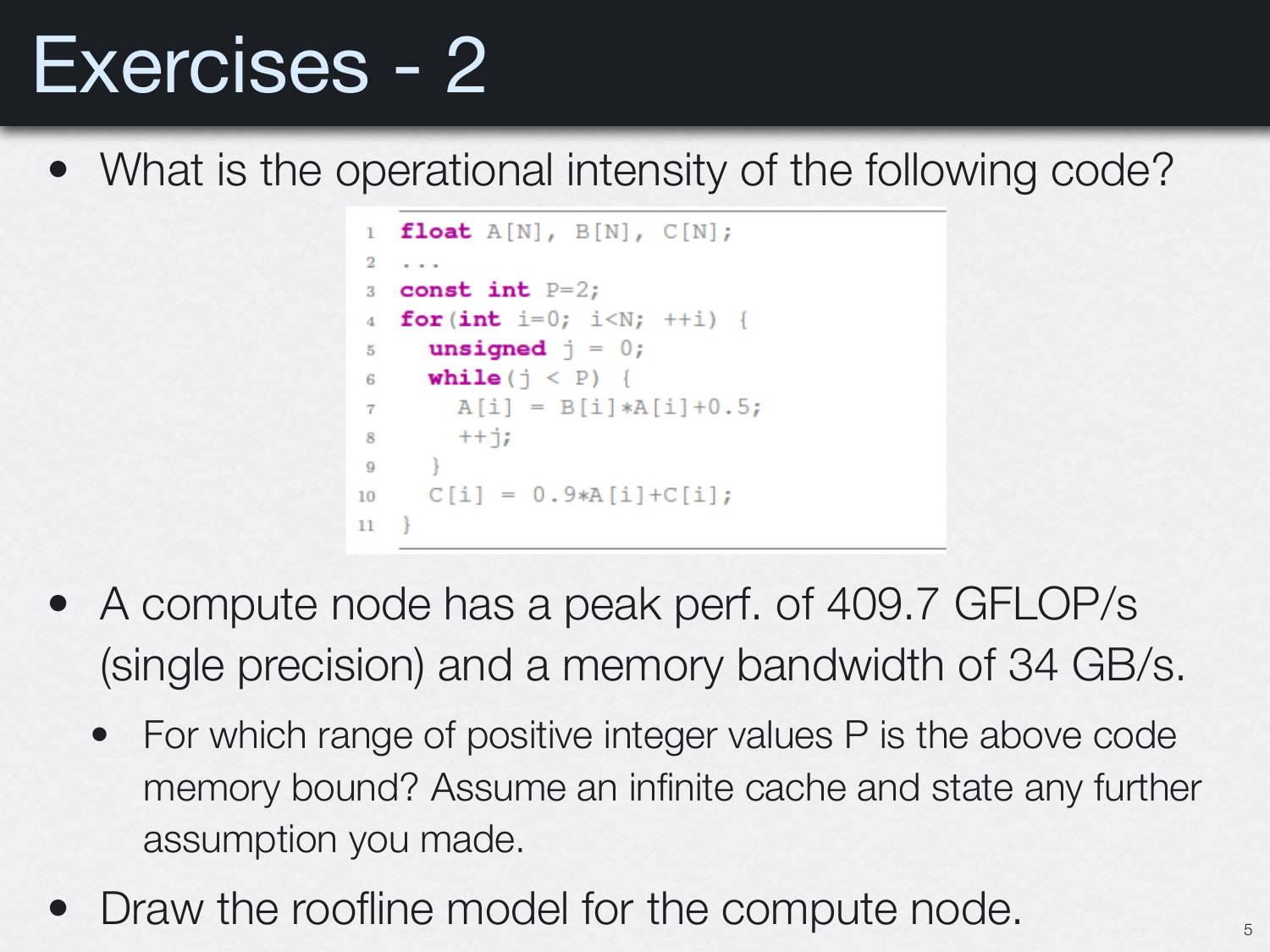Assumptions: we have enough registers.

 $A[i] = B[i] * A[i] + 0.5;$  $\mathbf{1}$  $\overline{2}$  $A[i] = B[i] * A[i] + 0.5;$  $C[i] = 0.9*A[i] + C[i];$ 3

memory operations: read A,B, C write A, C,  $(3+2)*4=20$  bytes, fp operations:  $3 \text{ mul} + 3 \text{ add} = 6 \text{ flops}$ 

 $OI = 6/20$ 

Ridge point  $=$  409.7 / 34  $=$  12.05 Assuming perfect caching meaning we have enough registers so A[i], B[i], C[i] are read only once from the memory and A[i], C[i] are written only once to the memory.

 $A[i] = B[i] * A[i] + 0.5;$  \\ 2 FLOP  $\mathbf{1}$  $\mathbf 2$  $\sim$   $\sim$   $\sim$  $A[i] = B[i] * A[i] + 0.5;$  \\ 2 FLOP  $\bf{3}$  $C[i] = 0.9*A[i] + C[i];$ \\ 2 FLOP  $\boldsymbol{A}$ 

> $Ol >$  Ridge point = 12.05 Flops =  $(2 + 2P)$ , Bytes =  $5*4 = 20$  $(2 + 2P)/20 < 12.05$  $2 + 2P < 20 * 12.05 = 241$  $2P < 239$  $P < 239/2 = 119.5$  $P < 119$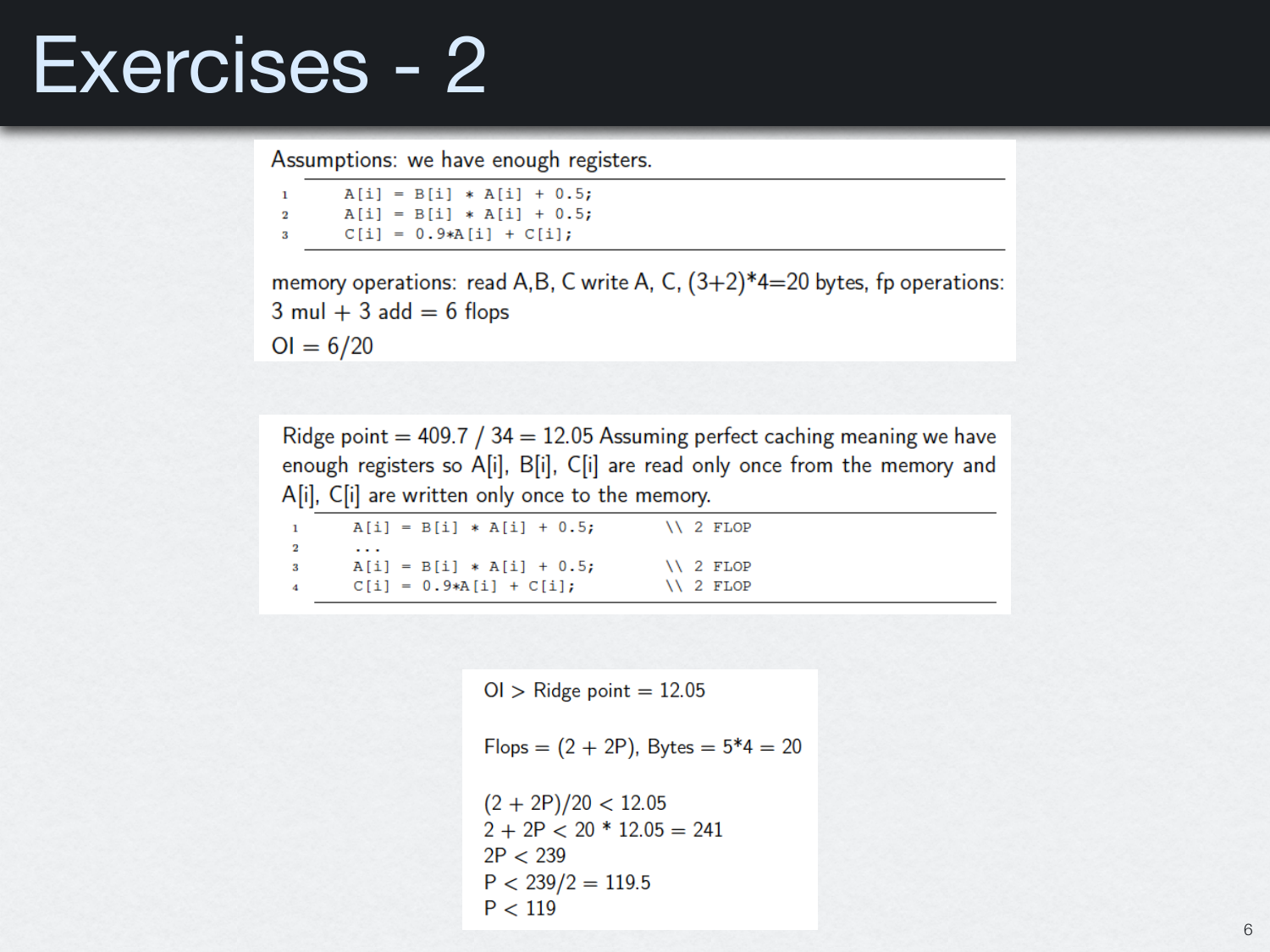

7